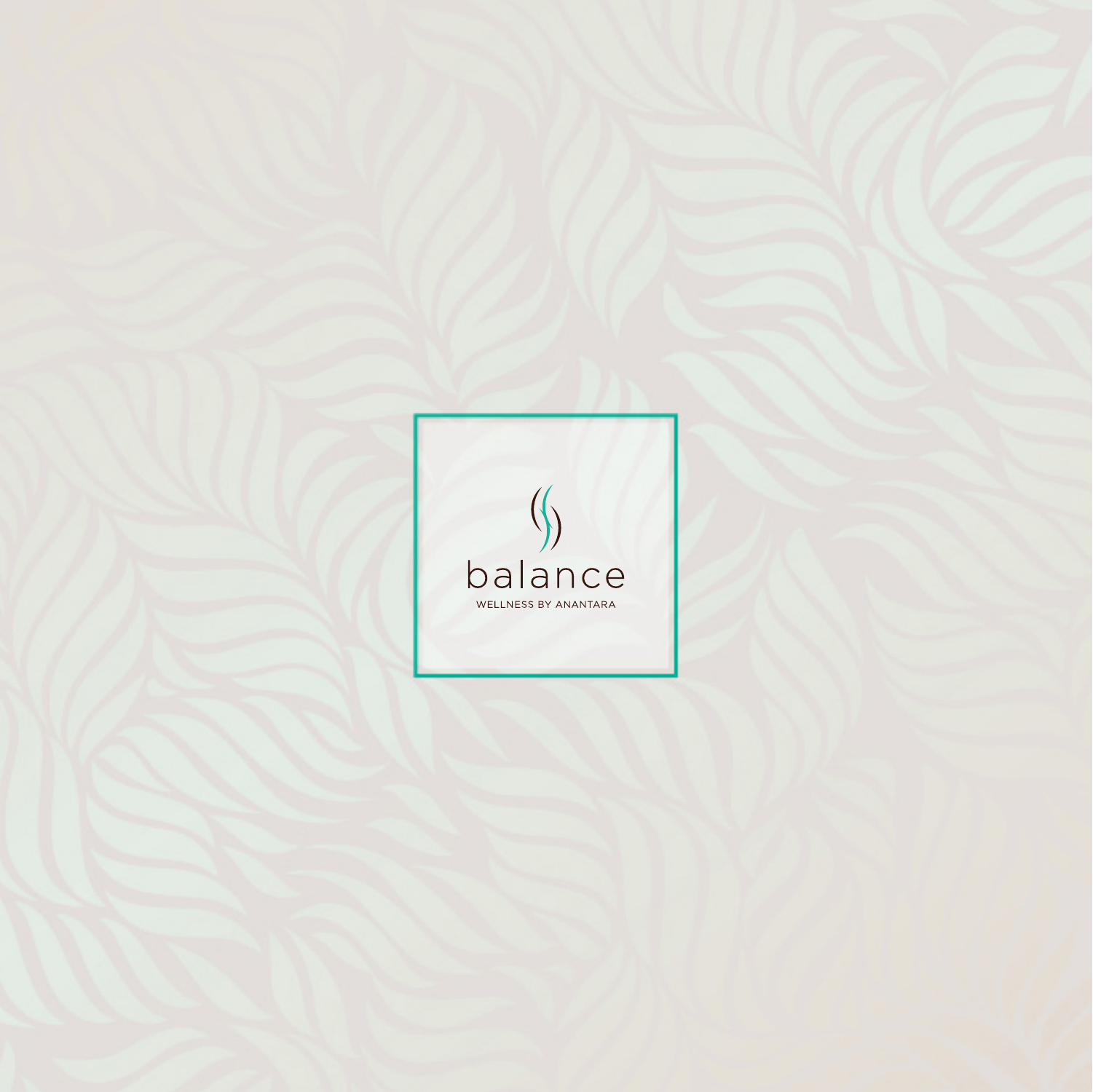

Jet to the Maldives to pause, unwind, and balance body and mind. At our wellness sanctuaries, you will find comprehensive wellness programmes and experiences tailored to individual lifestyle and wellness goals.

We offer wellness solutions for everyday challenges and help you on your journey for pursuing bigger lifestyle changes. We help you build foundations for change and support you through the initial hurdles.

Specialties include Ayurveda, IV therapy, movement therapy and the latest medi-spa treatments from around the world.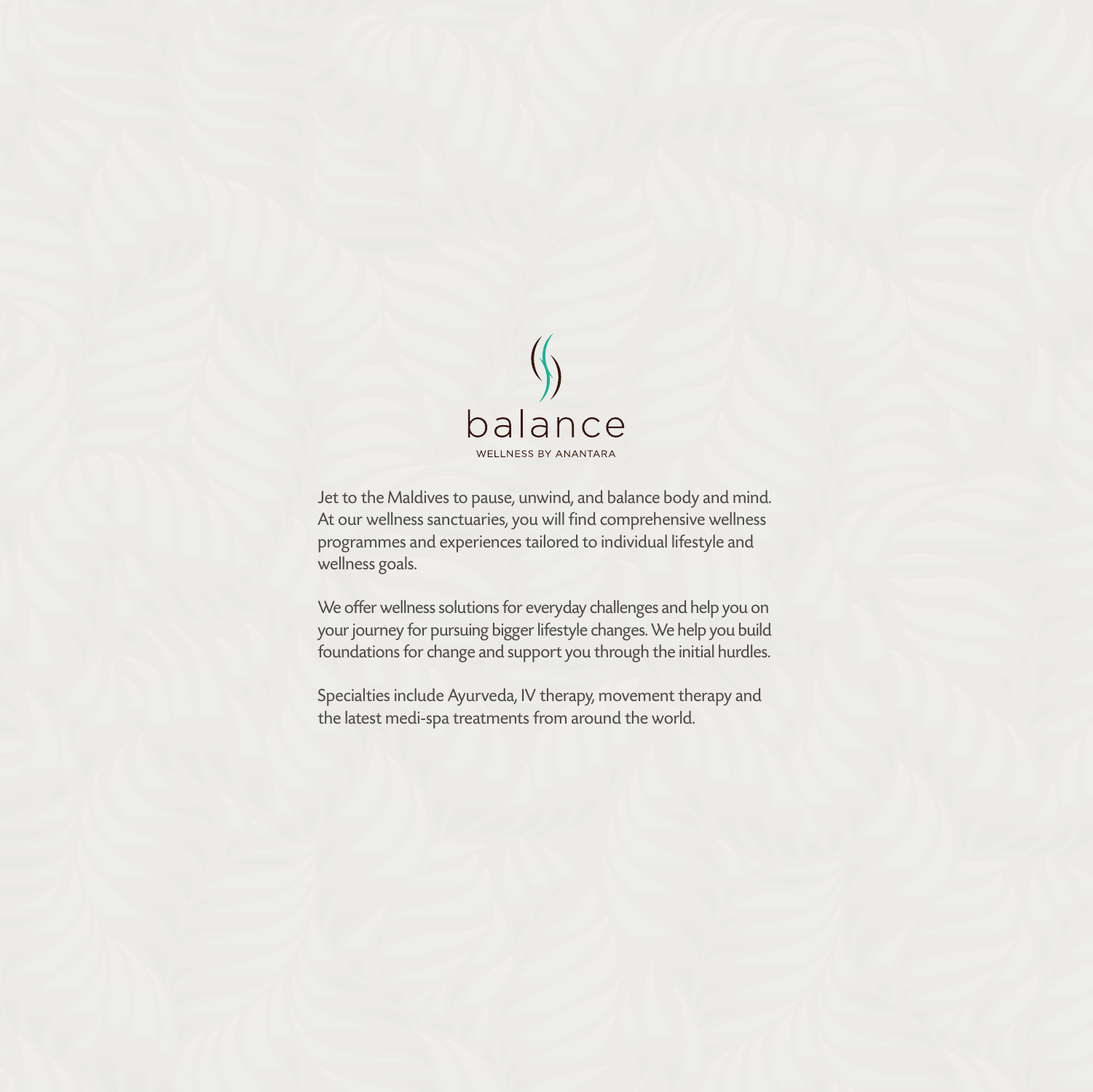

### BALANCE PROGRAMMES

Balance by Anantara offers personalised packages and programmes designed around promoting your ultimate wellbeing. All packages are supported by optimised nutrition programmes.

### Well-Balanced

#### A programme designed for weight management

We aim to address obtaining and sustaining a healthy lifestyle, being active and maintaining ourselves mentally and physically. We want to provide you with solid foundations to address the hurdles which commonly prevent achieving ideal weight goals: diet, water retention, inflammation, nutrient assimilation, hormone imbalance and exercise.

#### 5 Days

- Wellness Consultation and Fitness Assessment
- One Colonic Hydrotherapy Cleanse
- Three Personalised Spa Treatments *(select spa services)*
- Five Personalised Movement Activities *(Fitness or Yoga)*

#### 7 Days

- Nutrition and Lifestyle Consultation as well as Fitness Assessment
- One Colonic Hydrotherapy Cleanse
- Five Personalised Spa Treatments *(select spa services)*
- Seven Personalised Movement Activities *(Fitness or Yoga)*
- Program Follow Up
- Complimentary -30minute Consultation with Visiting Master of Wellness

#### Program Goals

- How to achieve your desired weight with the correct diet
- Improve vitality
- Create new habits
- Increase confidence and decrease stress
- Improve strength, endurance and balance

#### Working With

- Wellness Consultant, Nutritionist and Naturopath
- Personal Fitness Trainer
- Yoga Guru
- Medi-Spa Nurse
- Spa Therapists
- Visiting Master of Wellness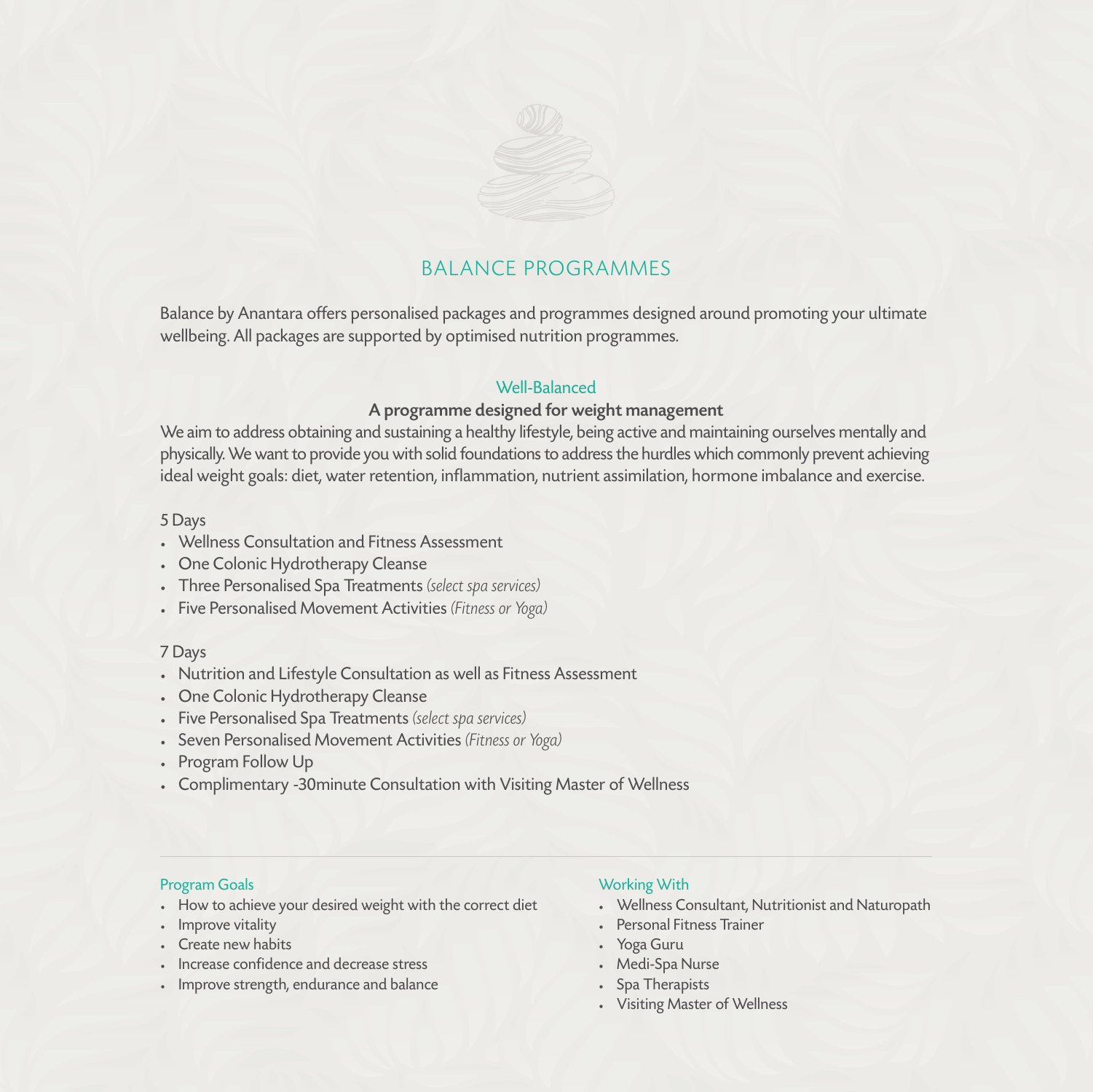

#### Well-Cleansed

### A program designed for Cleansing and Detoxification

We aim to address the damaging effects of modern life, unhealthy lifestyle choices and built-up stress and anxiety. Our programme offers a variety of therapies and treatments to naturally stimulate the detoxification pathways of the body and mind, offering you a sense of renewal and vitality.

#### 5 Days:

- Wellness Consultation
- One Colonic Hydrotherapy Cleanse
- Four Personalised Spa Treatments *(select spa services)*
- Four Personalised Movement Activities *(Fitness or Yoga)*

#### 7 Days:

- Nutrition and Lifestyle Consultation
- Two Colonic Hydrotherapy Cleanse
- Six Personalised Spa Treatments *(select spa services)*
- Six Personalised Movement Activities *(Fitness or Yoga)*
- Program Follow Up
- Complimentary 30-minute Consultation with Visiting Master of Wellness

#### Program Goals

- Support the organs of elimination
- Improve energy levels and increase metabolism
- Immune reset and reboot

#### Working With

- Wellness Consultant, Nutritionist and Naturopath
- Personal Fitness Trainer
- Yoga Guru
- Medi-Spa Nurse
- Spa Therapists
- Visiting Master of Wellness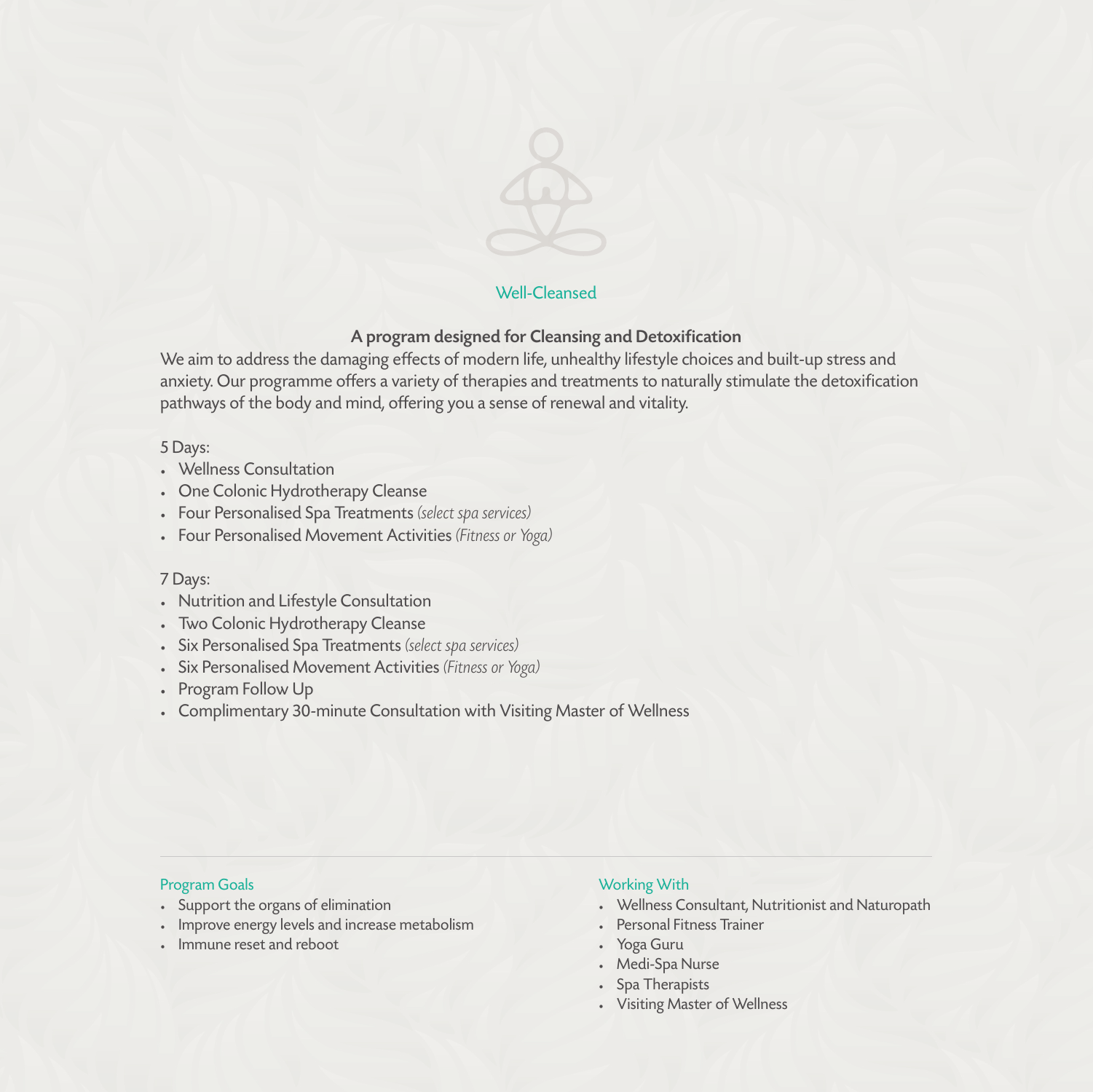

#### Well-Being

#### A program designed for better sleep and stress management.

For those seeking balance, a pathway to a more refined focus and will to achieve an overall peace of mind. This programme is ideal if you need to improve your sleep and offers an opportunity to explore dietary and lifestyle behaviours which may be inhibiting your ability to have a deep and restful sleep. Explore a variety of therapies and treatments that help improve sleep patterns, improve energy levels and open you up for growth and longevity.

#### 5 Days:

- Wellness Consultation
- One Vitamin IV Therapy
- Four Personalised Spa Treatments *(select spa services)*
- Four Personalised Movement Activities *(Fitness or Yoga)*

#### 7 Days:

- Nutrition and Lifestyle Consultation
- One Vitamin IV Therapy
- One Oxygen therapy
- Six Personalised Spa Treatments *(select spa services)*
- Six Personalised Movement Activities *(Fitness or Yoga)*
- Program Follow Up
- Complimentary 30-minute Consultation with Visiting Master of Wellness

#### Program Goals

- Create optimal conditions for sleep
- Relaxation and Restoration
- Balance emotions and establish routines

#### Working With

- Wellness Consultant, Nutritionist and Naturopath
- Personal Fitness Trainer
- Yoga Guru
- Medi-Spa Nurse
- Spa Therapists
- Visiting Master of Wellness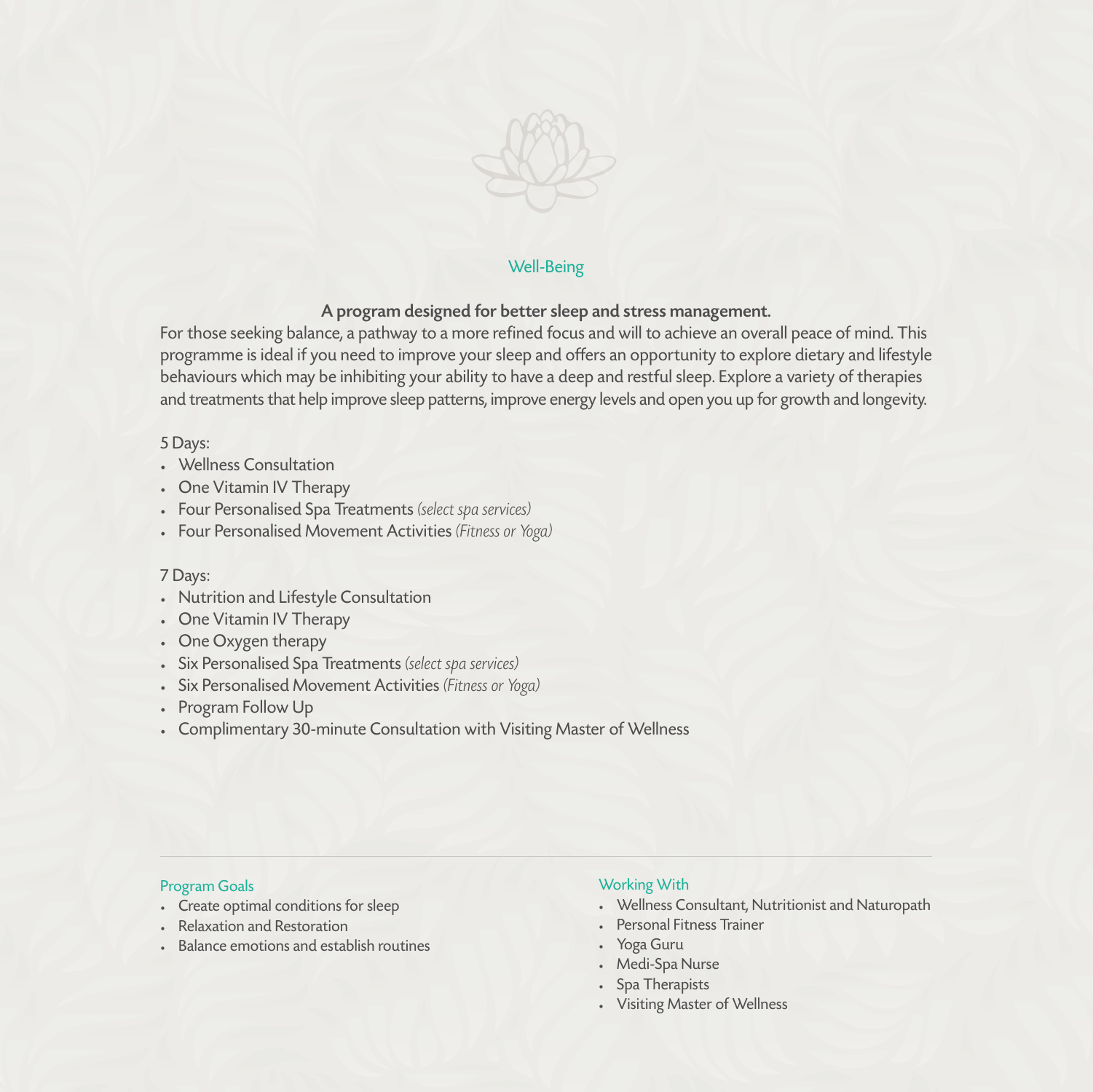

### BAI ANCE AND HEAI ING

#### **AYLIRVEDA**

The world's oldest system of holistic healing, designed to heal the body and create a balance between mind, body and spirit. The philosophy holds that there are three basic constitutions, or doshas—vata, pitta, and kapha—that make up our physical, mental and emotional selves - our Ayurvedic journeys seek to balance the three principle energies.

#### ABHYANGA

Warm oils are blended with medicinal herbs for healing and detoxifying the body. Rhythmic massage techniques are applied to work along the meridian lines and restore the flow of vital energy. (60/90 minutes)

#### PINA SWEDA

Warm herbal pouches are applied to the body to open the energy channels. Medicinal herbs are absorbed into the underlying tissues, improving blood circulation and repairing neuromuscular conditions to ease joint pain and leave the body feeling revitalised. (90 minutes)

#### SHIRODHARA

Restore natural balance and calm the mind and spirit with this gentle Ayurvedic treatment. After a gentle massage on the neck and shoulder area, warm oils are poured over the forehead and a head massage is performed. This therapy enhances blood circulation, improves concentration and further promotes relaxation. (45 minutes)

#### KATI BASTI HEALING RITUAL

A localised Ayurvedic treatment that relieves ailments associated with the lower back through the application of specially prepared warm medicinal herbs and oils. The oils are poured into a small reservoir made of herbal paste on the lower back area and absorbed directly by the body. This unique treatment helps strengthen the bones, muscles, and soft tissue in the area, providing relief from back pain, spinal disorders, sciatica, and other ailments. Your treatment includes a healing back massage. (60 minutes)

#### LOTUS INDULGENCE

Abhyanga rhythmic massage techniques combined with a focal Shirodhara head massage. A stunning blend of warm oils and medicinal herbs to help enhance the body's immunity while inducing a state of deep relaxation and emotional wellbeing. (90 minutes)

#### SUNDARI HEALING RITUAL

Sundari, meaning beautiful, is a delicate and thoughtful healing ritual that is designed to achieve harmony and balance in mind and body; creating an inner calm and outer radiance. Your ritual begins with a breathing exercise (pranayama), helping to align your five pranas (life force). Open up any blocked channels with Abhyanga massage techniques, aiming to balance your core chakra. Your therapist will use a combination of massage techniques best suited for you to achieve this. Further stimulating the body's natural healing process; reflexology will be performed on your feet with the application of pressure to specific points and areas. These points correspond to different organs and systems helping to increase energy levels and circulation, eliminate toxins, and promote general wellbeing. (90 minutes)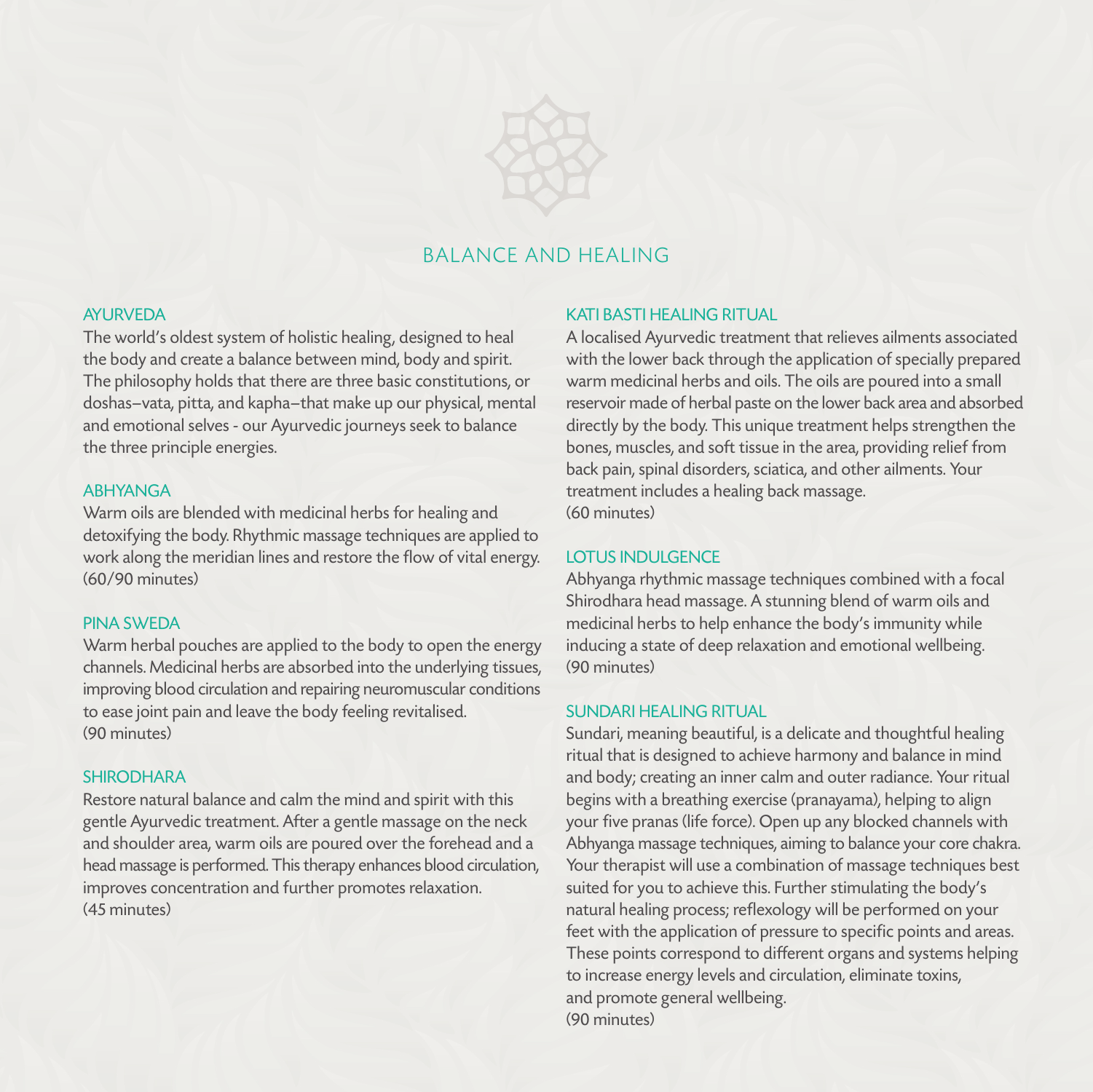

### BAI ANCE AND MOVEMENT

#### PERSONALISED TRAINING

Offering a vast array of individualised training programmes that focus on problem areas and optimise overall wellbeing and movement performance levels. Your programme will be suitable for your stay at the resort and beyond for your return home. Sessions can be held in the Fitness Centre or outdoors.

#### **HIIT**

High-intensity interval training (HIIT) is a revolutionary approach to weight loss and fitness that alternates rest and exercise intervals to maximize fat burn in a short amount of time. HIIT creates a powerful body-mind balance to strengthen the heart, burn calories, build muscle and boost stamina levels, helping you to achieve a better balance.

(45 minutes)

#### **BEACH CIRCUIT**

Some workouts are better on the beach! The beach is a great place to work out because the sand makes it harder for your feet and legs to easily stabilise, meaning your entire body has to work harder while you run or perform different strength moves. Enjoy explosive circuits helping to tone arms, legs and abs with conditioning squats, planks and lunges during this total body workout. (45 minutes)

#### ASSISTED STRETCHING

A one-to-one session to help you stretch and relax. Your dedicated trainer can focus on any area of tension. Assisted stretching rids your body of tightness, improves your overall flexibility and leaves you feeling balanced.  $(45$  minutes)

#### YOGA *PT MEDITATION*

Our resident yoga instructor will guide you through gentle stretches to more advanced poses, combining consultations and one-to-one sessions that teach bespoke breathing techniques and postures.

*Select your preferred time and location.* (60 minutes)

#### **FAMILY YOGA**

A family class incorporating yoga for adults and children *(over the age of 6)*. Yoga can help improve concentration, improve flexibility, stimulate the imagination and release energy in a fun environment.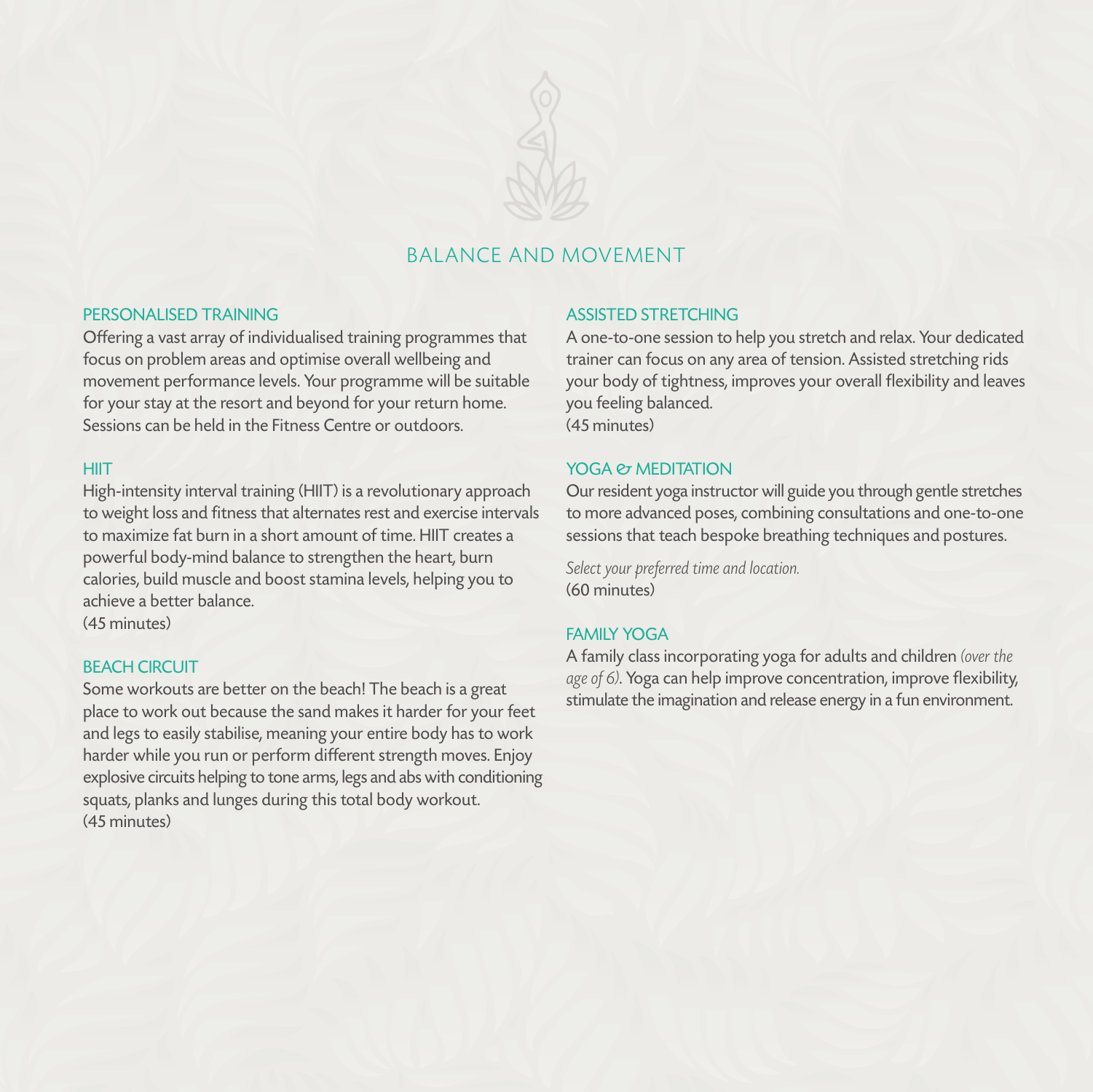

### BALANCE CONSULTATIONS

Providing you with a personalised road map to wellbeing by inviting you to share your wellness goals and health concerns through assessment of your current diet, lifestyle and medical history. Each consultation includes a personalised Nutrition  $\mathfrak o$  Lifestyle report and the option to add a full analysis of your body composition.

Each consultation provides scientifically researched guidance based on naturopathic wellness principles and precepts. (60 minutes)

#### DETOX AND RECHARGE

A variety of health concerns arise due to an accumulation of toxicity in our system. Explore new lifestyle  $\varnothing$ diet strategies to cleanse and reduce the toxic burden on the liver and support detoxification pathways. Learn how to take care of your gut to optimise digestion and improve long-term energy.

#### SLEEP AND RESTORATION

Suffering from sleep deprivation? Jet lag, daytime sleepiness, unable to fall asleep, stay asleep or wake up too early? This consultation helps Identify common sleep hurdles caused by our everyday habits and guides you on ways to restore your natural circadian rhythm, support your nervous system and balance important sleep hormones and neurotransmitters.

#### GUT HEALTH AND IMMUNE BALANCE

Did you know 70% of your immune system is in your gut? Do you suffer from bloating, heartburn and sluggishness? Learn about all the contributing factors that affect your gut and ways to protect your digestive system, which may sound surprising because they are not just about what you eat. Sleep, movement and stress are a few contributing factors. Learn how to take care of your gut microbiome and choose foods that can improve its integrity.

#### BEAUTY REDEFINED

Notice your hair is weak or brittle? Your skin is dry? Nourishing your body from the inside out is what is necessary to achieve radiant, youthful and healthy skin! Discover what may be the causal factors and learn what you can do in your everyday life to promote the growth and quality of your hair, skin and nails.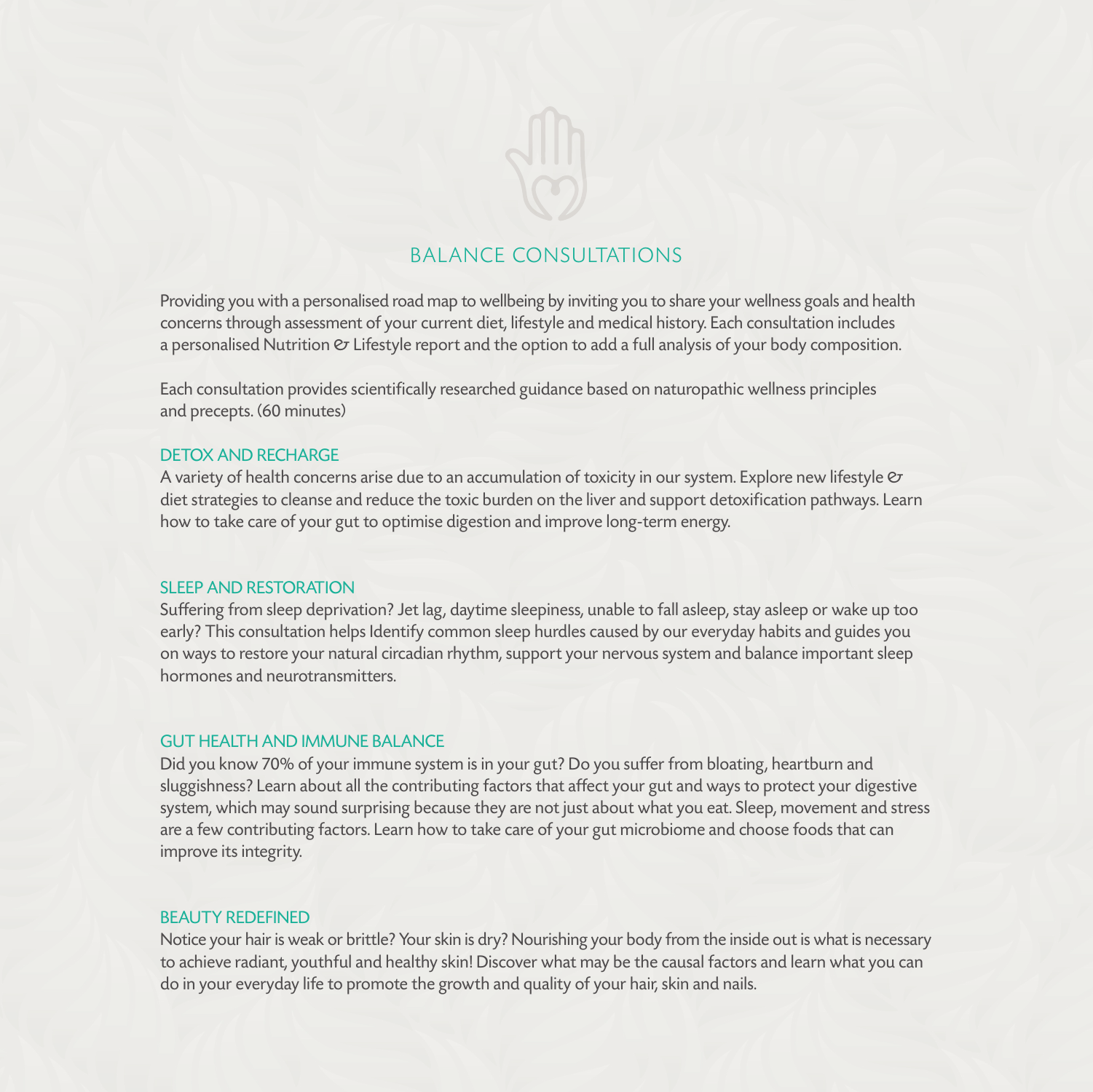

# MEDICAL WELLNESS by Cocoon Medi Spa

Cocoon's philosophy is simple – we are results orientated to give noticeable differences in your skin, health, and beauty.

There are no gizmos, no fads, just the most experienced doctors administering the highest quality, proven aesthetic treatments, and technologies. Rejuvenate your body from the inside out with innovative new therapies that detoxify and cleanse. Experience total relaxation in our beautiful spa sanctuary whilst your body is transformed using holistic treatments by our qualified team. Our cutting-edge therapies can help with weight loss and skin problems to reveal a happier, healthier you.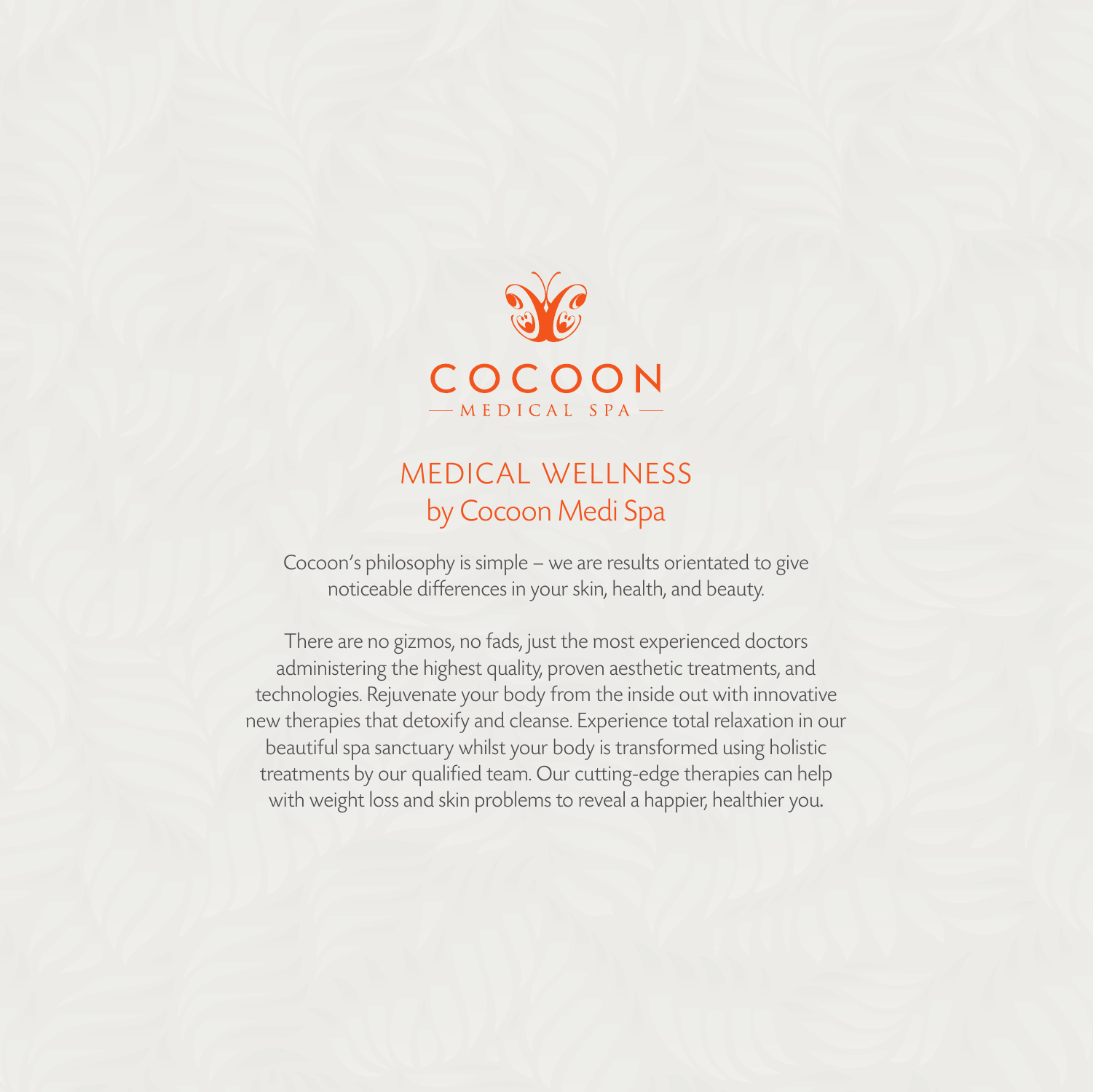### A ESTHETIC FACIAL TREATMENTS

#### DIAMOND MICRODERMABRASION

Slough away dead skin cells, reduce the size of pores, improve the appearance of sun damage, wrinkles, fine lines, age spots, acne scarring, and other skin-related concerns. The advanced Diamond Microdermabrasion system renews overall skin tone and texture and is strong enough to clear and exfoliate but gentle enough for the most sensitive of skins. This minimally invasive procedure increases blood flow and helps to produce collagen. (30 minutes)

#### COCOON SIGNATURE FACIAL

*Deep Clean* • *Facial Massage* • *Steam Extraction* • *High Frequency* • *Algae Peel-Off Mask* • *Sunscreen* • *LED Light Therapy* • *Gold Hyaluronic Acid Moisturizer*

Cocoon's signature marine brightening facial rejuvenates skin and visibly reduces imperfections. This facial is perfect for congested skin with blackheads and whiteheads caused by pollution or stress. After a deep cleanse and a facial massage, clogged pores are manually extracted under a steamer. The high frequency and LED light therapy calms skin and has antibacterial properties to prevent future breakouts. An algae peel-off mask further extracts any remaining impurities. Once the skin is thoroughly cleansed, hydrating serum and moisturizer are applied to stimulate the growth of new skin cells promoting a smoother, tighter, and brighter complexion. (90 minutes)

#### DEEP CLEANSING AND PURIFYING FACIAL

Professional deep-acting treatment that gives a complete deep cleanse and hydration. This is a safe, gentle, and effective way to facilitate the removal of dead cells from the superficial layers of the epidermis. This treatment activates natural cell renewal and collagen production and oxygenation to awaken tired, sallow, dull skin.

Silver package: Facial massage, deep cleanse, gold collagen hyaluronic acid mask, oxygen therapy (60 minutes)

Gold package: with added Diamond Microdermabrasion and LED red light therapy (90 minutes)

#### CLEOPATRA 24 CARAT GOLD FACIAL

*Diamond Microdermabrasion* • *LED Light therapy* • *24-Carat Gold-Leaf Mask* • *Gold Hyaluronic Acid Serum* • *Gold Collagen Moisturizer*

Described as the 'queen' of luxury facials, this experience combines three results-driven treatments to improve skin elasticity, reverse cell damage, increase blood circulation, and regenerate natural collagen. The diamond microdermabrasion prepares the skin by exfoliating dead skin cells and increasing blood flow to support collagen production. The LED Light Therapy delivers deep stimulation to the skin and improves natural collagen levels. The nourishing 24-Carat Gold-Leaf Mask and Gold Collagen Moisturizer coupled with the application of Gold Hyaluronic Acid stimulates the skin's natural collagen production. The result is a reduction in the appearance of wrinkles and fine lines, revealing luminous glowing skin. (90 minutes)

#### PLATINUM NON-SURGICAL LIFT & FIRM

*Diamond Microdermabrasion* • *Galvanic Iontophoresis Facial* • *LED Red Light Therapy* • *Gold Collagen Mask* • *Hyaluronic Acid Serum* • *Gold Collagen Moisturiser*

An advanced non-surgical lifting facial offering anti-aging, prevention and skin tightening benefits. This treatment effectively treats loose, sagging skin and wrinkles on the face, neck and chest. It is an effective treatment to delay the natural aging process and maintain younger-looking skin. The Galvanic Iontophoresis energy stimulates the formation of new collagen and improves skin elasticity, while the LED Red Light Therapy, Gold Collagen Mask and Moisturiser will leave skin glowing, hydrated and radiant.

#### ACNE CLARIFYING FACIAL

*Facial Massage* • *Face Steam* • *Manual Extraction* • *Glycolic Facial Wash* • *LED Blue Light*

This facial is designed especially for active acne or congested skin and will help to reduce these breakouts and control future breakouts. The facial starts with a deep cleansing with a glycolic facial wash that balances oil production, reduces excess sebum. The LED blue light technology is antibacterial and calms inflammations. A few sessions are recommended together with a clean diet and lots of water to improve the skin congestion and texture (1 hour)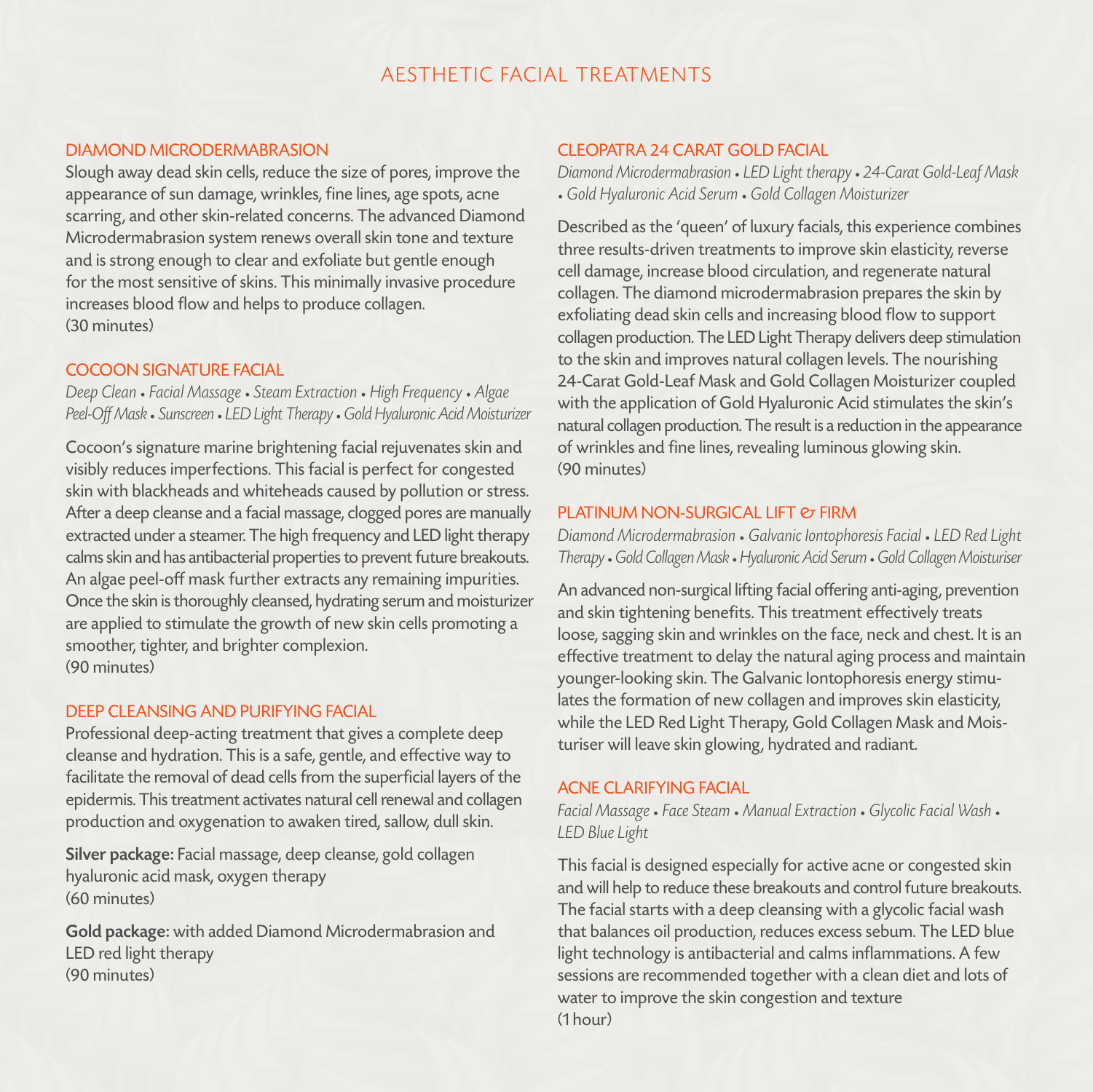### PACKAGES

Packaged with your ultimate wellbeing in mind.

#### SLIM *et* SHAPF

Cocoon›s comprehensive fat loss package is a combination of the latest non-invasive scientific technology for fat loss. After 2 appointments of slimming massage and Velashape, the fat cells will break off into your waste system, so colon hydrotherapy will cleanse and purge the body of these fat cells. This is an excellent package to reduce cellulite, shape and firm skin and for spot fat reduction in problem areas like the abdomen, hips and thighs.

Day 1: Slimming Massage Day 2: Velashape Fat Blast *(3 areas)* Day 3: Colon Hydrotherapy

#### DETOX *PT GLOW*

Feel cleansed and glow from the inside out! Treat yourself to a few days of pure wellness, and go home with that special «holiday glow». The colon cleansing purges your body of toxins, Vitamin IV boosts your immune system and restores all the essential vitamins and minerals and detoxes your organs. Finally, the purifying facial deeply hydrates to give a deep cleanse. Hyaluronic acid and collagen are infused with a luxurious gold mask. This package will leave behind all bloating and tiredness and you will feel cleansed, energetic and healthy.

Day 1: Colon Hydrotherapy Day 2: Vitamin IV Detox and Recharge Day 3: Silver Package Purifying Facial

#### WELL NESS THERAPY

*Colon Hydrotherapy* • *Vitamin IV Detox and Recharge (Vitamins C, B Complex, Glutathione)*

This package provides your body with the complete essentials and detoxes you from harmful toxins in food and the environment. Vitamin IV provides 100% bioavailability as it bypasses the gastrointestinal tract, allowing for the full absorption of the nutrients. In just a few hours your body will be completely detoxed and fully hydrated - enhancing energy levels, strengthening the immune system and promoting anti-aging.

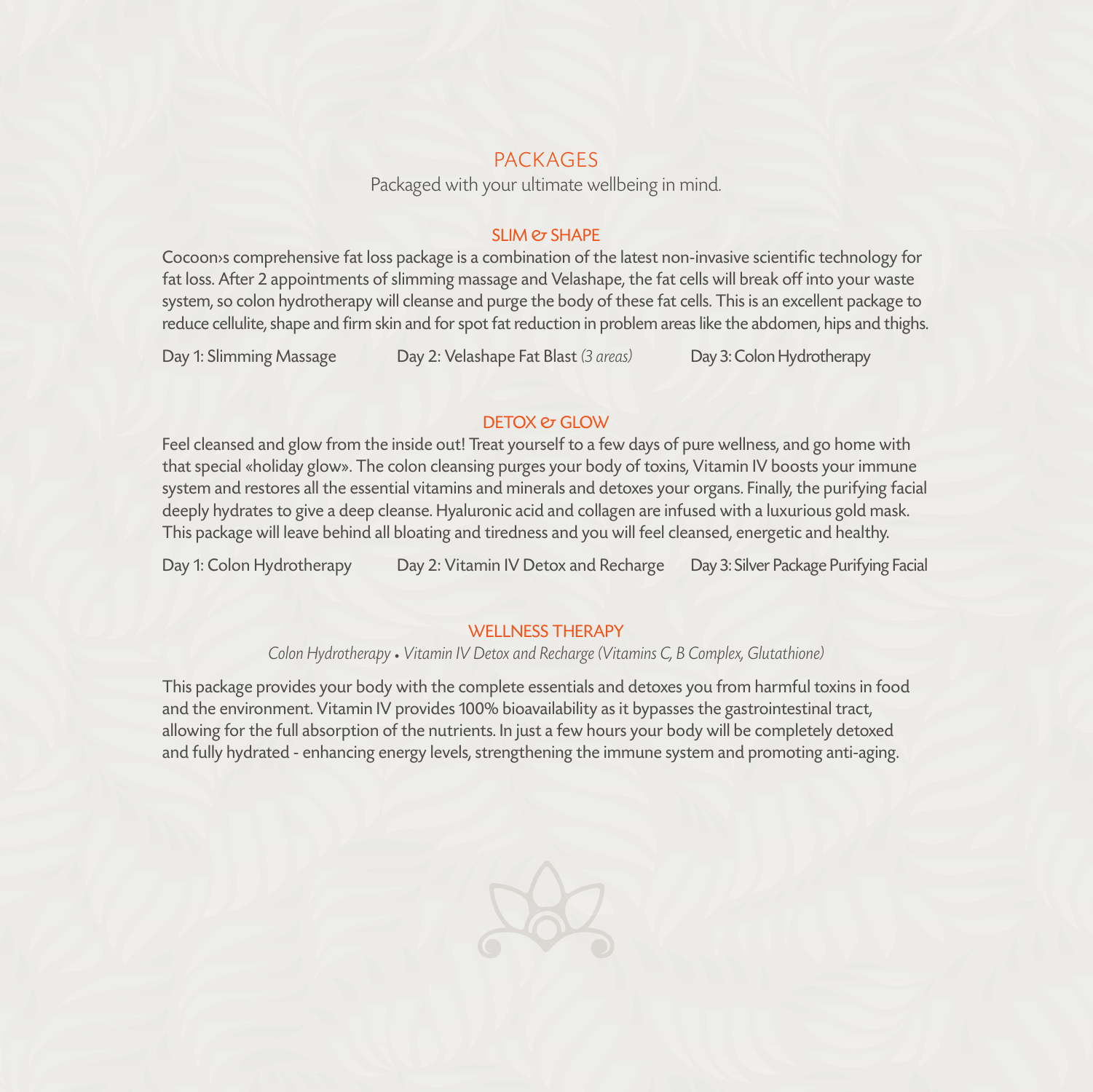### WELLNESS, DETOX AND BODY CONTOURING

#### OXYGEN THERAPY

Overcome jet lag, boost energy levels, increase concentration, mental function, and overall health. Oxygen is a source of life and this therapy delivers pure oxygen to the blood cells to counter fatigue, dissolve headaches, ease hangovers, and alleviate sinusitis. Additional benefits include alertness, relief from stress, and a sense of renewed relaxation. Practicing oxygen therapy energizes all muscles, calms the heart rate, lowers blood pressure, boosts disease resistance, lifts mood, and improves sleep. Long-term use of oxygen therapy helps detoxify the body and boost the immune system. This therapy is a perfect add-on while having Vitamin IV infusion. (30 minutes)

#### COLON HYDROTHERAPY

Do you suffer from bloating, constipation, tiredness, fatigue, indigestion, headaches, or nausea? These are all symptoms of an underactive and clogged bowel. With our modern lifestyles and unhealthy diets, our digestive systems tend to become sluggish, affecting the elimination of waste which can lead to problems such as constipation, IBS, extreme fatigue, and premature aging.

Colon hydrotherapy is ideal for cleansing the colon, flushing out the impacted matter, toxic wastes, yeasts, and other undesirables that build up over time. In doing so, your internal system is instantly hydrated increasing bowel motility and improving nutrient absorption, as well as replacing gut bacteria, contributing to liver, blood and kidney cleansing, raising energy levels, managing the symptoms of IBS and restoring bowel regularity. (60 minutes)

Cocoon Medical Spa uses a closed system for colon hydrotherapy. The treatment is gentle and involves your expert therapist massaging your stomach. It is relaxing and you will feel completely cleansed after the treatment.

#### *Add*

Apple Cider Vinegar

Apple cider vinegar is a powerful addition to the Colon flush: its antioxidants cleanse the colon more thoroughly, by removing the bad bacteria, increasing water absorption by the body. It also promotes PH balance in the body, increases enzymes and potassium intake.

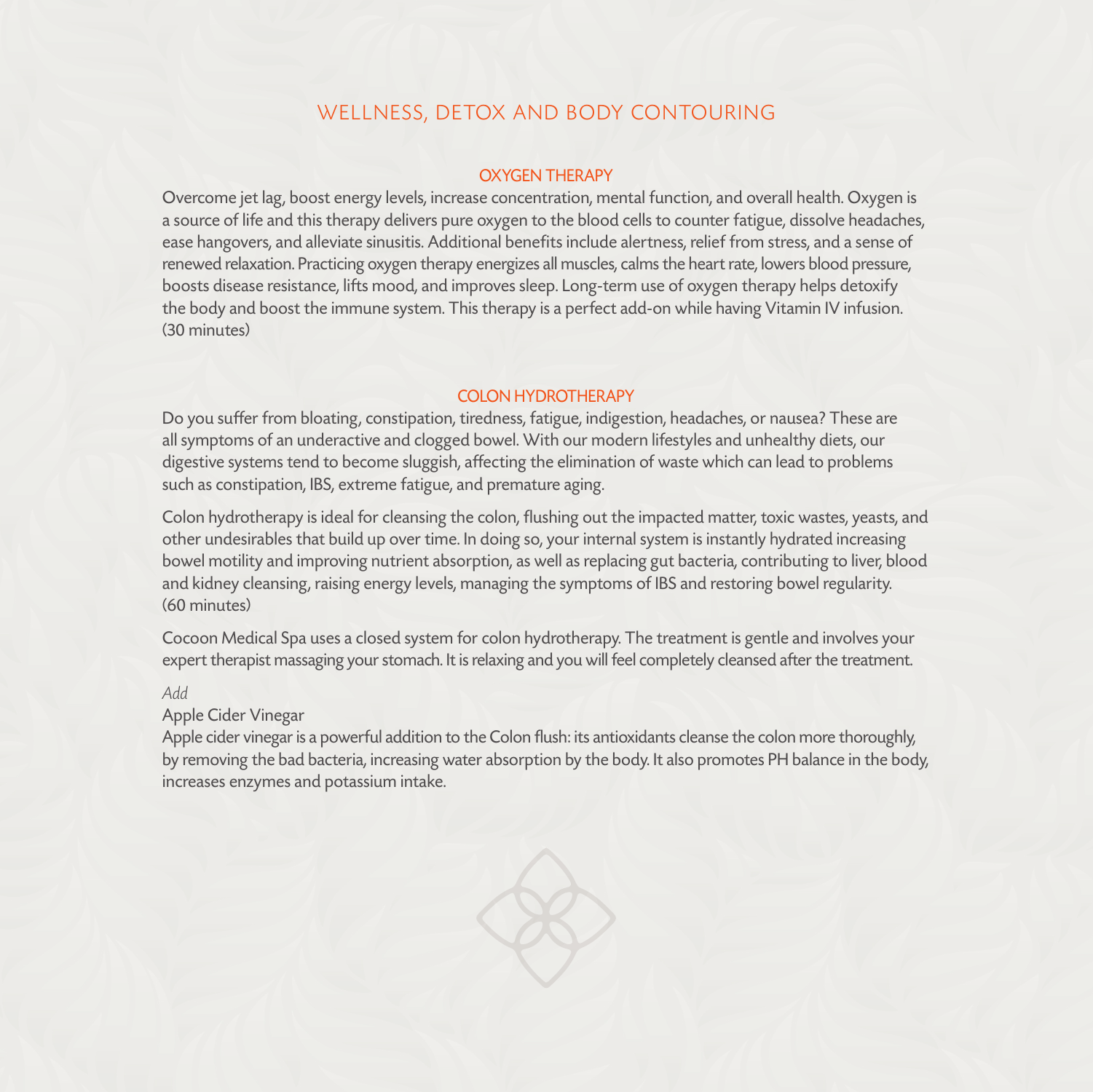### WELLNESS, DETOX AND BODY CONTOURING

#### VELASHAPE FAT BLAST

#### 3 areas

Eliminate stubborn fat • Reshape "problem" areas - perfect for those last pockets of fat that diet and exercise simply cannot move. No downtime - the fat blaster is a walk-in walk-out procedure and you may resume your normal routines the same day.

The Cocoon Fat Blast Package is a fast, safe and effective weight loss solution. Cocoon's Slimming Package offers a harmonious blend of the latest scientific technologies to remove the stubborn fat that diet and exercise have been unable to shift. This treatment will reduce cellulite, shape, and firm the skin, and reduce body fat in the areas of abdomen, hips, thighs, and arms. The advanced treatment works by using a combination of technologies, including cavitation and radiofrequency, to target and destroy fat cells, while normal body tissue remains unaffected. Once the fat cells are broken down, the body naturally removes them through its normal elimination process. Expect to see results in just one appointment!

#### VITAMIN IV INFUSIONS

A mixture of vitamins and minerals is administered intravenously while you relax. This treatment boosts the immune system, improves energy, and alleviates hormonal problems and hangovers.

*Saline – for rehydration* • *Vitamin B Complex – to increase energy* • *Vitamin C – 5000mg – for skin brightening and improving immune system* • *Tationil – for detoxification* • *Neurobion – for anemia*

#### **JFT LAG HYDRATION**

Do not let a long flight ruin your holiday with tiredness and sleepless nights. A therapeutic cocktail of high-dose Vitamin C and saline will reboot your system. (60 minutes)

#### DETOX AND RECHARGE

Similar to the famous Myers Cocktail from Johns Hopkins, Vitamins C and B Complex, Neurobion and Glutathione detoxify the liver, improve your immune system, and provide a much-needed energy boost. (60 minutes)

#### COMPLETE ANTI-AGING

The ultimate combination of vitamins and minerals bring back youthful skin: Vitamin B Complex, Glutathione, Selenium and the miracle skin ingredient Alpha-Lipoic Acid with collagen and Vitamin C. (60 minutes)

#### BEAUTY BOOSTER FOR SKIN, HAIR AND NAILS

This powerful nutrient and mineral cocktail will hydrate, brighten and strengthen hair, skin and nails. It provides anti-inflammatory benefits to reduce breakouts while providing moisture retention and improved skin elasticity. This formula will also detoxify and cleanse vital organs, beautifying from the inside out. (60 minutes)

#### SLIPER IMMUNE BOOST

Give your body the ultimate protection boost against cold, flu, and viral infections- the natural way. This formula has extra immune-boosting minerals along with a strong dose of the body's most powerful antioxidant – Glutathione. If you are feeling tired and run down, or have a compromised immune system, this cocktail of vitamins will help to supercharge your immune system. (60 minutes)